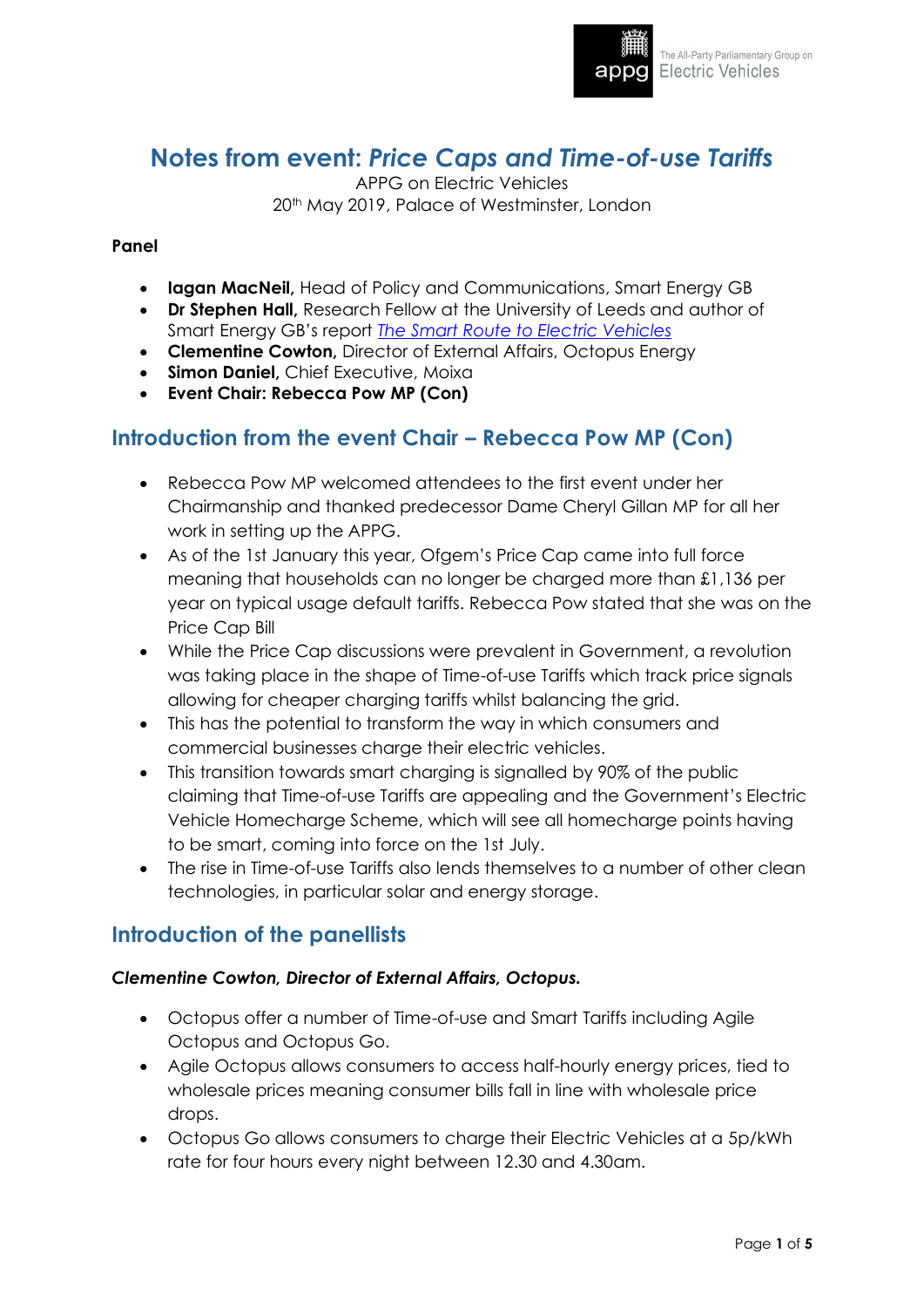

- Octopus also offer their own version of the Smart Export Guarantee (SEG) which offers a fixed payment for all surplus power exported to the grid at a fair market rate and a 'smart' tariff which enables consumers to benefit from higher rates when exporting at 'peak' times when power is more expensive.
- Octopus also offer a Vehicle to Grid Tariff called Powerloop.

#### *Simon Daniels, Chief Executive, Moixa*

- Moixa is a leading smart battery company, making batteries for households and GridShare software to manage smart charging across fleets of Home and Electric Vehicle Battery.
- Moixa optimise smart charging for solar and new smart tariffs, and predict overall energy profile for homes/EVs to help Utilities manage supply costs and networks overall demand and network constraints.
- The GridShare software can also aggregate large fleets to deliver flexibility and DSR services for Utilities, Networks and Grid.
- Moixa have over 60MWH of residential storage under management in the UK and Japan, across 6000 households, and also recently formed a partnership to support HONDA's EU energy business by managing and smart charging ESS and EV devices.
- Last month is was announced that Moixa is delivering a large VPP for West Sussex County Council where Moixa will deliver solar/storage/charging across 250 homes, as part of this £40m large UK demonstrator project (under the recent £100m BEIS project awards)

#### *Iagan MacNeil, Head of Policy and Communication, Smart Energy GB*

- Smart Energy GB is the campaign for a smarter Britain, helping everyone in Great Britain understand smart meters, the national rollout and how to use their new meters to be cleaner and greener with their energy use.
- The campaign is focused across households in England, Scotland and Wales.
- So far, the campaign has managed to increase the awareness of smart meters to 98% amongst the public.
- Smart meters signal the beginning of the process towards smart charging and a cleaner and greener Britain not the end.

### **Presentation from Dr Stephen Hall**

- The presentation focused on the key findings of Smart Energy GB's report, *The Smart Route to Electric Vehicles*.
- The report centres around four main pillars; keeping it cheap, keeping it green, making it fair and making it productive.
- Smart meters and the transition to smart charging lend itself to the keeping it cheap pillar by offering cost reflective prices, rewards for off-peak energy use and automated switching.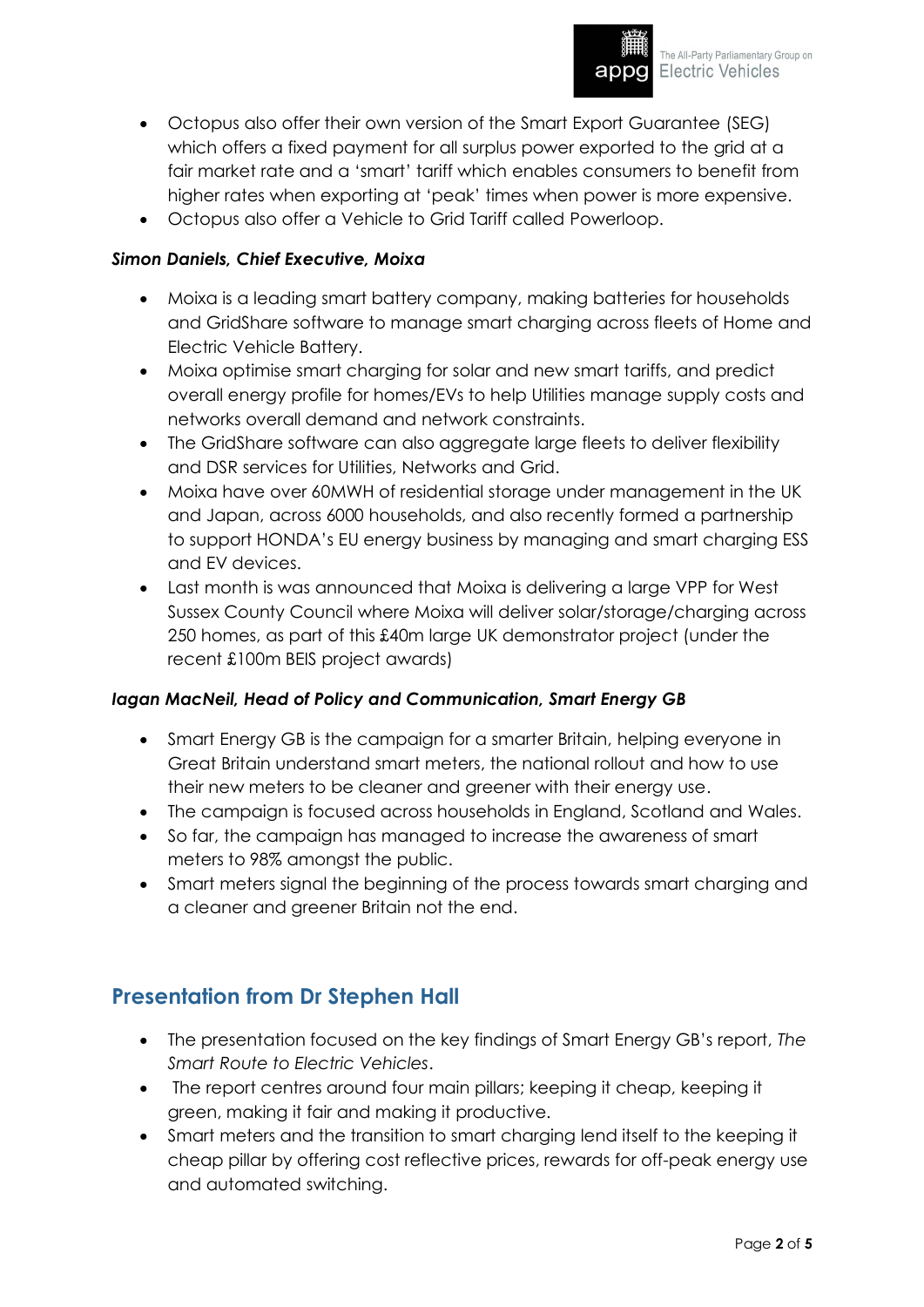

- When it comes to keeping it green, green energy is already the cheap option.
- There becomes a dilemma when focusing on making it cheap and making it fair.
- The report found that 25% of people want more innovation. These tend to be the 'money conscious innovators'. However, there are 40% of the public identified as 'unengaged and unmotivated' who will not take advantage of innovation. This 40% will end up paying more in the transition.
- The dilemma then arises around how to 'make it fair'. On the one hand, everyone could pay for the networks based on peak capacity needs making it fair. However, this reduces the price signal for switching from diesel or petrol in the first place, so which should be prioritised, cheap, or fair?
- Moving forward, the future priorities should be; understand what new business models smart meters, EVs and electric heat can enable, explore who can access these and which consumers will access them and anticipate unfair outcomes and take action on them.

## **Q&A from audience**

• **Question:** Can you distinguish between electricity used for utilities and for cars? Is it displayed separate on the smart meters?

> *Clementine Cowton:* How and where electricity is used will not be displayed on a smart meter. It takes the equivalent of a week of household energy to charge an electric vehicle which is why Time-ofuse Tariffs are so appealing for EV owners. However, we shouldn't consider one form of energy to be different to another, henceforth, smart meters should not compartmentalise and display how much energy each appliance uses.

*Simon Daniels:* When a lot of EV's cluster it effects the grid and it becomes a local problem. Price control is not the issue, charging offpeak can cost less than a cappuccino; the network costs are what are expensive. In order to ensure fairness of access to charge, if a person wants a fast charger they should have to pay for it.

• **Question**: Consumer behaviour and awareness needs to be more holistic, how do we achieve this?

> *Simon Daniels*: The data to support [this view?] isn't being captured yet. People are afraid of Artificial Intelligence; we need to look forward to what will be happening in five to ten years as opposed to right now.

• **Question**: How do we alleviate the problems and fears of smart chargers? This includes financial risk, automation and the time investment.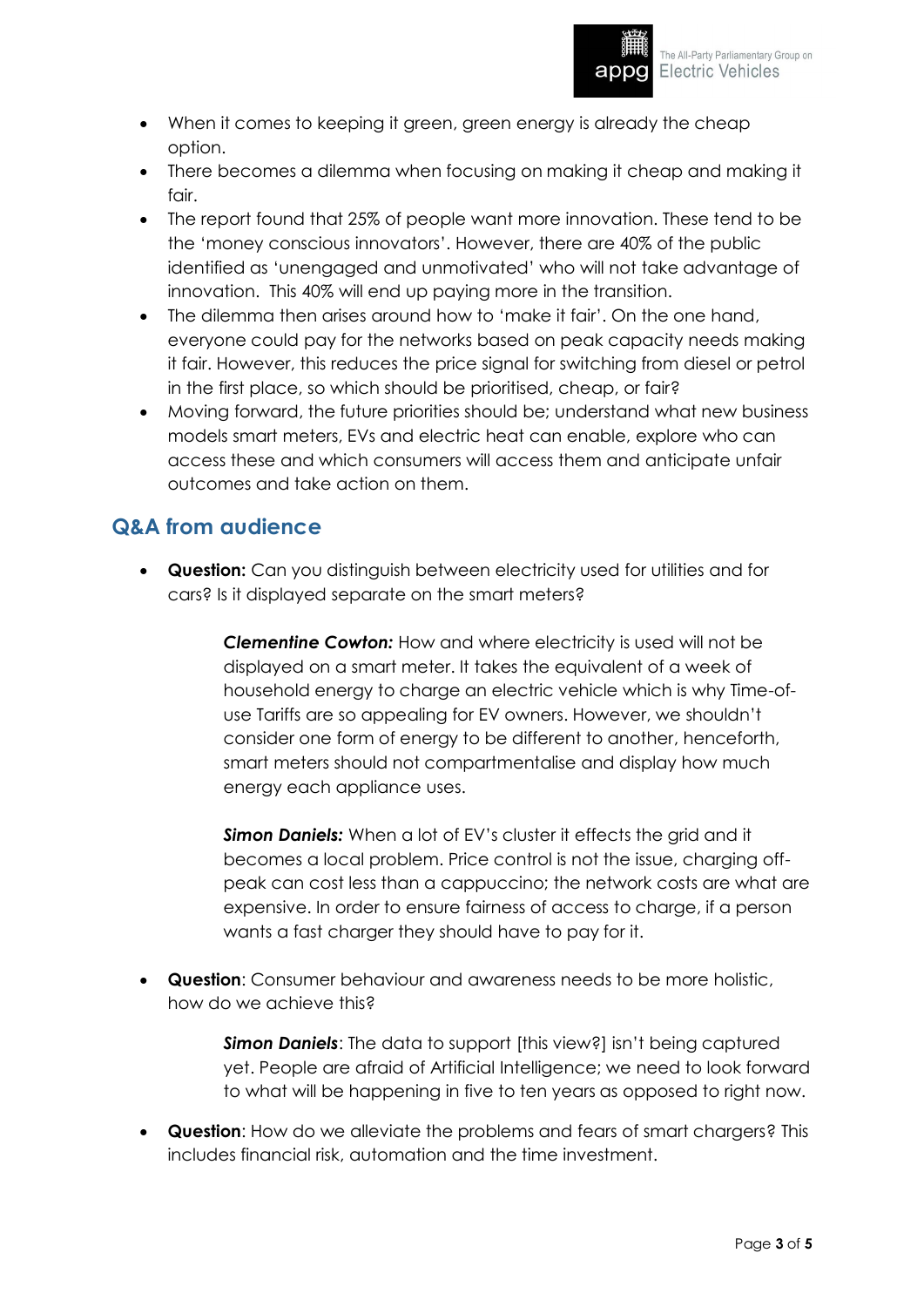

*Iagan MacNeil*: Younger people tend to be more open to smart charging. Communications need to be considerably improved around older generations and around the personal impacts one can have on mitigating climate change. There needs to be an understanding that the domino effect is what is needed. One person turning off a light might not make a difference but if hundreds do it, it will help with climate change.

• **Question**: There is a lot of confusion both inside and outside of the industry over what smart actually means, how do we address that?

> *Dr Stephen Hall*: We can't focus too much on simple demographics such as gender and age. We need to focus on who we ask and how we ask them. For example, messaging around public transport, how do we get people on a bus? It's less about targeting specific demographics and more about what would get people on a bus e.g. air-con, Wi-Fi etc.

• **Question**: Are EV's being used to support smart meters or vice-versa?

*Clementine Cowton*: Officially neither but unofficially both. Smart meters and EV's complement each other but neither was created to advance the other. Worries over consumer behaviour need to be taken with a pinch of salt. The change of pace in society is remarkable and current statistics are not the be all and end all. For example, Nokia did a study that found people weren't interested in smartphones therefore didn't make one then Apple came along with the iPhone. As was the case with iPhones the early adopters taking on smart charging are good for predicting and they are helping DNO's (Distributed Network Operators) model networks.

**Question:** How significant must EV savings be to instigate change?

*Simon Daniels*: It depends; current savings now can be between £0 and £450. To reap these savings consumers need to be engaged to the point where they are plugging into the grid when they don't even need to.

*Dr Stephen Hall*: We must also consider that behaviour change isn't always driven by money. People automatically recycle on a daily basis for free. Not all messaging needs to be based upon financial gain.

*Clementine Cowton*: Financial charges are a signal e.g. the 5p carrier bag tax. No one is planning on making substantial gains through saving 5p every time they go to the shop, the tax acted as a reminder to people that they shouldn't be using single-use plastic bags especially when there are so many cost-effective alternatives.